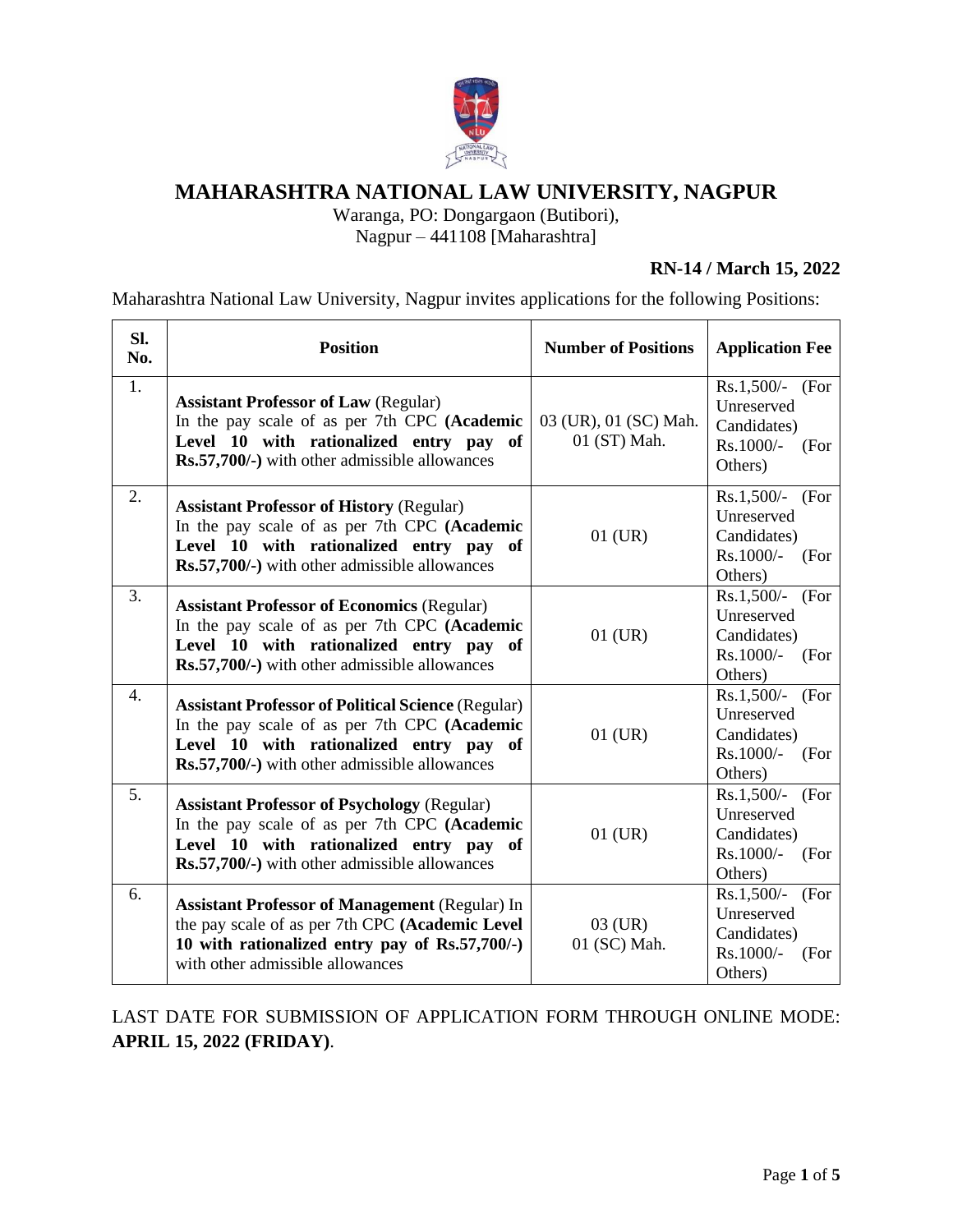## **QUALIFICATIONS AND EXPERIENCE:**

## **ASSISTANT PROFESSOR OF LAW / HISTORY / ECONOMICS / POLITICAL SCIENCE / PSYCHOLOGY**

#### **Eligibility (A or B):**

**A.**

- i. A Master's degree with 55% marks (or an equivalent grade in a point-scale wherever the grading system is followed) in a concerned/relevant/allied subject from an Indian University, or an equivalent degree from an accredited foreign University.
- ii. Besides fulfilling the above qualifications, the candidate must have cleared the National Eligibility Test (NET) conducted by the UGC or the CSIR, or a similar test accredited by the UGC, like SLET/SET or who are or have been awarded a Ph.D. Degree in accordance with the University Grants Commission (Minimum Standards and Procedure for Award of M.Phil./Ph.D. Degree) Regulations, 2009 or 2016 and their amendments from time to time as the case may be exempted from NET/SLET/SET:

*Provided*, the candidates registered for the Ph.D. programme prior to July 11, 2009, shall be governed by the provisions of the then existing Ordinances/Bye-laws/Regulations of the Institution awarding the degree and such Ph.D. candidates shall be exempted from the requirement of NET/SLET/SET for recruitment and appointment of Assistant Professor or equivalent positions in Universities/Colleges/Institutions subject to the fulfillment of the following conditions: -

- a) The Ph.D. degree of the candidate has been awarded in a regular mode;
- b) The Ph.D. thesis has been evaluated by at least two external examiners;
- c) An open Ph.D. viva voce of the candidate has been conducted;
- d) The Candidate has published two research papers from his/her Ph.D. Work, out of which at least one is in a referred journal;
- e) The candidate has presented at least two papers based on his/her Ph.D. work in conferences/seminars sponsored/funded/supported by the UGC / ICSSR / CSIR or any similar agency.

*The fulfilment of these conditions is to be certified by the Registrar or the Dean (Academic Affairs) of the University concerned.*

Note: NET/SLET/SET shall also not be required for such Masters Programmes in disciplines for which NET/SLET/SET is not conducted by the UGC, CSIR or similar test accredited by the UGC, like SLET/SET.

#### **OR**

**B.**

The Ph.D. Degree has been obtained from a foreign university/institution with a ranking among top 500 in the World University Ranking (at any time) by any one of the following: (i) Quacquarelli Symonds (QS) (ii) the Times Higher Education (THE) or (iii) the Academic Ranking of World Universities (ARWU) of the Shanghai Jiao Tong University (Shanghai).

*Note: The Academic score as specified in Appendix II (Table 3A) for Universities, and Appendix II (Table 3B) for Colleges, shall be considered for short-listing of the candidates for interview only, and the selections shall be based only on the performance in the interview.*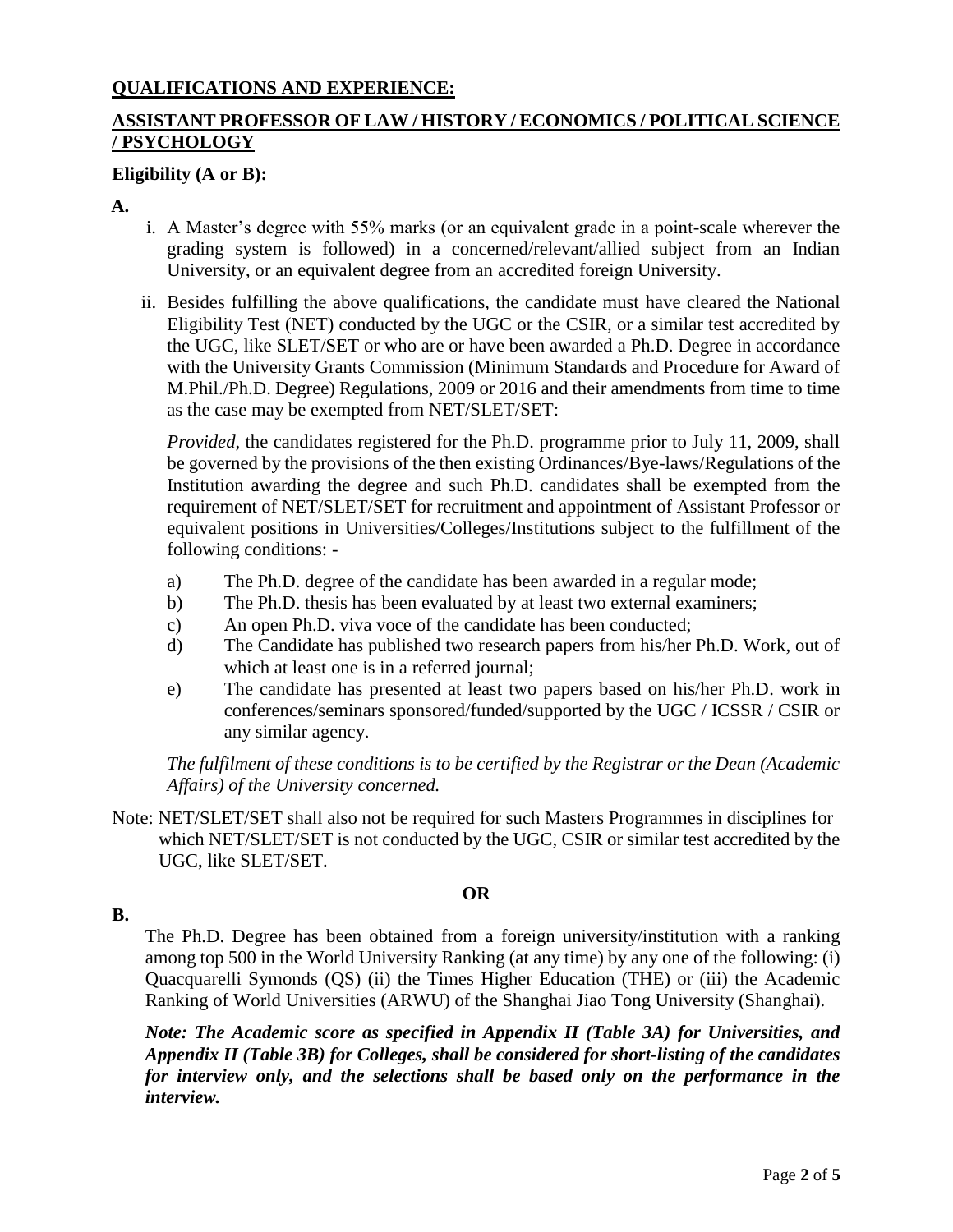## **ASSISTANT PROFESSOR OF MANAGEMENT**

## **Eligibility (A or B):**

## **A.**

- i. A Master's degree with 55% marks (or an equivalent grade in a point-scale wherever the grading system is followed) with specialization in Human Resource Management (HRM) and Finance from an Indian University, or an equivalent degree from an accredited foreign University.
- ii. Besides fulfilling the above qualifications, the candidate must have cleared the National Eligibility Test (NET) conducted by the UGC or the CSIR, or a similar test accredited by the UGC, like SLET/SET or who are or have been awarded a Ph.D. Degree in accordance with the University Grants Commission (Minimum Standards and Procedure for Award of M.Phil./Ph.D. Degree) Regulations, 2009 or 2016 and their amendments from time to time as the case may be exempted from NET/SLET/SET:

*Provided*, the candidates registered for the Ph.D. programme prior to July 11, 2009, shall be governed by the provisions of the then existing Ordinances/Bye-laws/Regulations of the Institution awarding the degree and such Ph.D. candidates shall be exempted from the requirement of NET/SLET/SET for recruitment and appointment of Assistant Professor or equivalent positions in Universities/Colleges/Institutions subject to the fulfillment of the following conditions: -

- a) The Ph.D. degree of the candidate has been awarded in a regular mode;
- b) The Ph.D. thesis has been evaluated by at least two external examiners;
- c) An open Ph.D. viva voce of the candidate has been conducted;
- d) The Candidate has published two research papers from his/her Ph.D. Work, out of which at least one is in a referred journal;
- e) The candidate has presented at least two papers based on his/her Ph.D. work in conferences/seminars sponsored/funded/supported by the UGC / ICSSR / CSIR or any similar agency.

*The fulfilment of these conditions is to be certified by the Registrar or the Dean (Academic Affairs) of the University concerned.*

Note: NET/SLET/SET shall also not be required for such Masters Programmes in disciplines for which NET/SLET/SET is not conducted by the UGC, CSIR or similar test accredited by the UGC, like SLET/SET.

#### **OR**

#### **B.**

The Ph.D. Degree has been obtained from a foreign university/institution with a ranking among top 500 in the World University Ranking (at any time) by any one of the following: (i) Quacquarelli Symonds (QS) (ii) the Times Higher Education (THE) or (iii) the Academic Ranking of World Universities (ARWU) of the Shanghai Jiao Tong University (Shanghai).

*Note: The Academic score as specified in Appendix II (Table 3A) for Universities, and Appendix II (Table 3B) for Colleges, shall be considered for short-listing of the candidates for interview only, and the selections shall be based only on the performance in the interview.*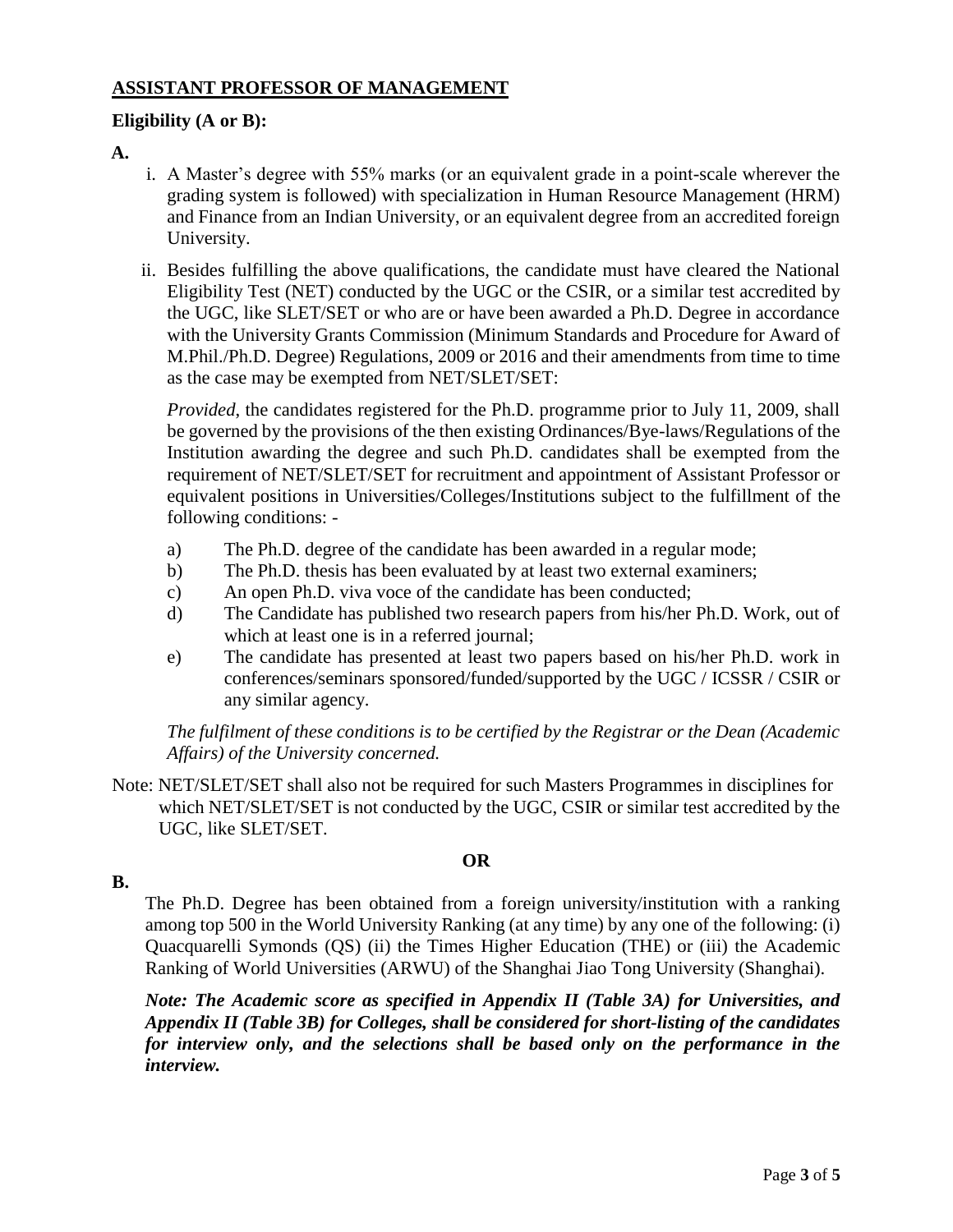#### **GENERAL CONDITIONS**

1. The Candidates are required to submit the Application Form through Online Mode using below mentioned link. Application Form received through any other mode shall not be accepted.

**[https://fs29.formsite.com/wSFJ6S/RN\\_14\\_MNLU\\_NAGPUR/index.html](https://fs29.formsite.com/wSFJ6S/RN_14_MNLU_NAGPUR/index.html)** or



- 2. Only shortlisted candidates will be called for interview. The University reserves the right to place reasonable limit on the total number of candidates to be called for interview. Fulfilment of essential qualifications *per se* does not entitle a candidate to be called for interview. Those who are possessing higher qualifications and exposure to National Law University system shall be given preference in short-listing the candidates.
- 3. Stringent criteria including Written Test / Demo Lecture may be applied for short-listing the candidates to be called for interview.
- 4. The University reserves the right to relax any requirements of experience and age for exceptional candidates, especially for those holding a similar position in a reputed educational / research Institution and having a good track record.
- 5. The University reserves the right to withdraw any advertised post at any time without assigning any reason. The right is also reserved with the University either to fill or not to fill any position and its decision in this regard shall be final.
- 6. The University reserves the right to modify / cancel / withdraw any communication made to the candidates(s), even after appointment, if this has been the result of some inadvertent mistake either in the advertisement or the recruitment process which may have been detected at a different stage.
- 7. The University reserves the right to disqualify any candidate who may have been shortlisted based on wrong information provided by the candidate. Persons who may be selected / appointed based on wrong information supplied by the candidate may be terminated at any stage.
- 8. The University reserves the right to disqualify any candidate who attempts to lobby or canvass to influence the selection process.
- 9. Candidates who are currently employed must submit a **'No Objection Certificate'** from their present employer along with their application, without which their application will not be processed further.
- 10. The applicants from reserved categories must submit an attested copy of the relevant certificates signed by the appropriate authority along with their application form.
- 11. Applicants serving in Government / Semi-Government organizations / Public Sector Undertakings / Autonomous Bodies must send their applications **Through Proper Channel**. The applications received without the recommendations of the employer (s) will not be considered. However, an advance copy of application may be sent followed by the original application through proper channel.
- 12. Candidates shall have to produce original documents at the time of appearing in Interview.